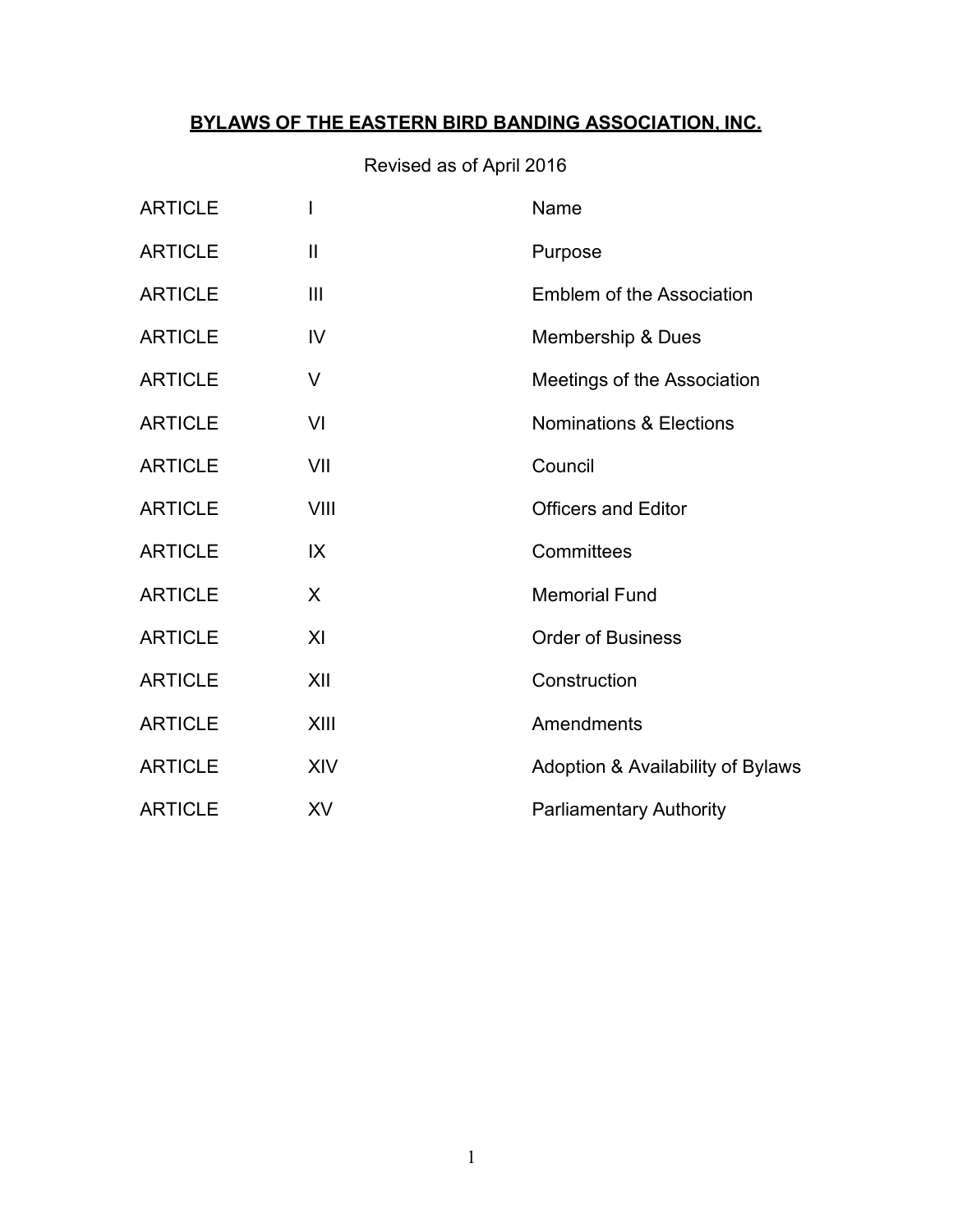## **ARTICLE I** Name

The name of this Association shall be THE EASTERN BIRD BANDING ASSOCIATION, INC. (hereinafter, the "Association").

### **ARTICLE II** Purpose

The purpose of this Association shall be to effect the purposes set forth in the SECOND provision of the Association's Certificate of Incorporation:

- Section 1. To encourage investigations into the biology, behavior and ecology of birds by the banding thereof.
- Section 2. To actively encourage its members and other interested persons to publish the results of their scientific ornithological research in the journal of the Association.
- Section 3. To encourage the cooperation of its members in the pursuit of such purposes.

## **ARTICLE III** Emblem of the Association

The emblem of the Association shall be six birds in silhouette with two passerines, a hawk, a hummingbird, a shorebird, and a duck in a circle with *Eastern Bird Banding Association, Inc. 1923* around the edge - displaying the outline of 17 eastern states of the United States of America (Maine, New Hampshire, Vermont, Massachusetts, Rhode Island, Connecticut, New York, New Jersey, Pennsylvania, Delaware, Maryland, West Virginia, Virginia, North Carolina, South Carolina, Georgia and Florida) and the District of Columbia, and six eastern provinces of Canada (Ontario, Quebec, Prince Edward Island, Nova Scotia, New Brunswick, and Newfoundland and Labrador) symbolizing the territory of the Association.

- Section 1. This emblem shall be represented on a light background with black or some other appropriate color outline.
- Section 2. This emblem may be used on any official printed stationery of the Association, official electronic correspondence of the Association, and on such publications and other documents of the Association where deemed appropriate.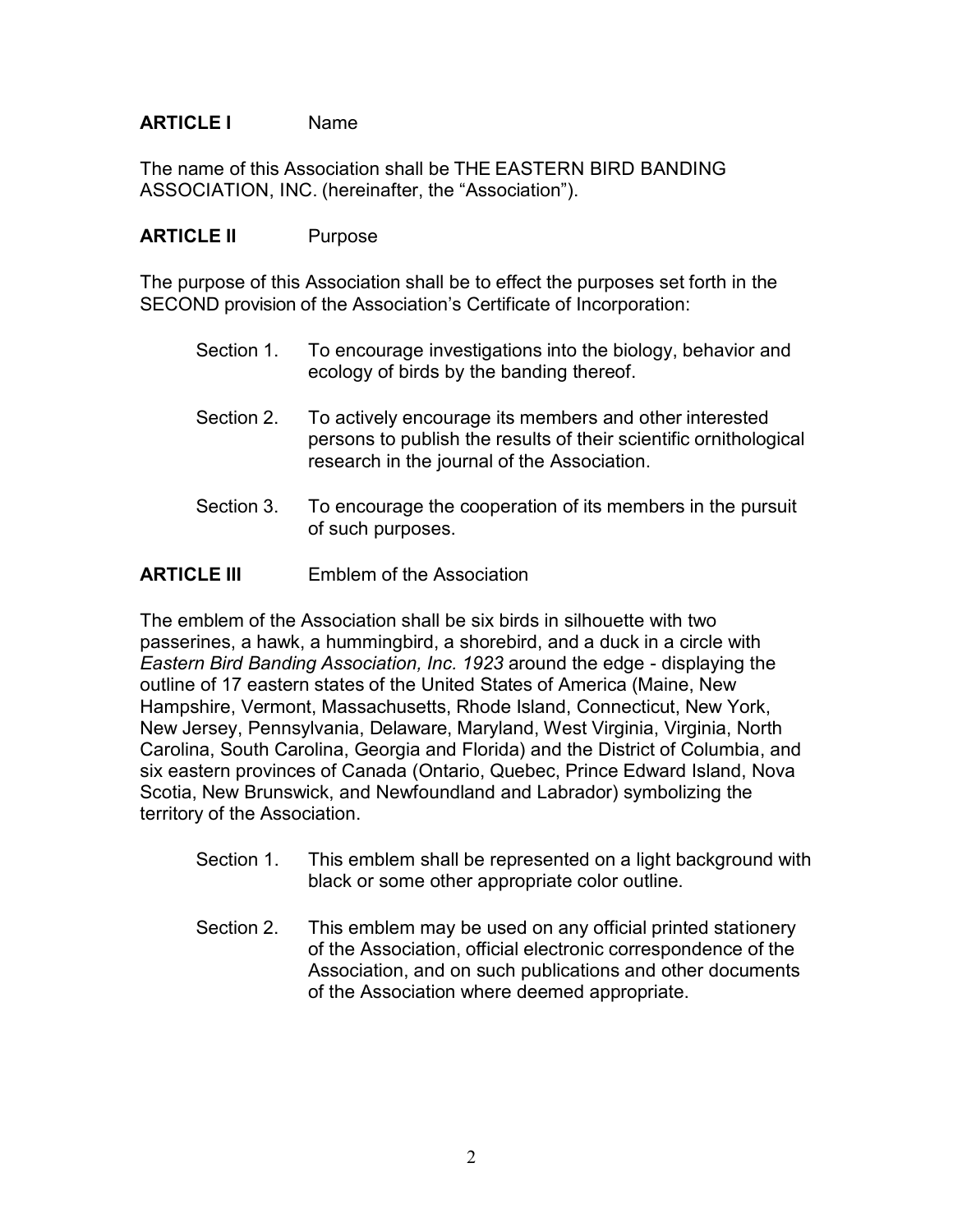## **ARTICLE IV** Membership & Dues

- Section 1. Any person interested in the purpose of the Association may become a member 30 days after receipt of dues by the Treasurer.
- Section 2. Classes of membership are as follows:
	- a) Active members persons who pay annual dues.
	- b) Honorary members persons who in the opinion of Council have accomplished outstanding achievements may be elected as honorary members by Council. No dues shall be required of honorary members.
	- c) Life members persons who have made a single payment or payments in not more than four (4) consecutive annual payments established by Council pursuant to Article VII, Section 8 of these bylaws.
	- d) Student members persons who are enrolled in full time academic programs at the time dues are paid.
	- e) Household members two persons sharing the same domicile.
	- f) Institutional members institutions that become members to receive the Association's publications.
	- g) Non-subscribing members persons who desire EBBA membership but who do not wish to receive the Association's journal
- Section 3. All dues are payable to the Treasurer on January 1 of each calendar year. Second notices shall be sent to those in arrears on March 1. A member whose dues are still in arrears on April 1 or on the date of the annual meeting (whichever is earlier) is no longer a member in good standing and automatically forfeits membership. Memberships run for a calendar year, commencing January 1 and terminating December 31. A new applicant's dues received by the Association between January 1 and September 30 qualify the applicant for current year's membership. A new applicant's dues received by the Association between October 1 and December 31 of any calendar year shall constitute payment of dues for both such calendar year and the next year.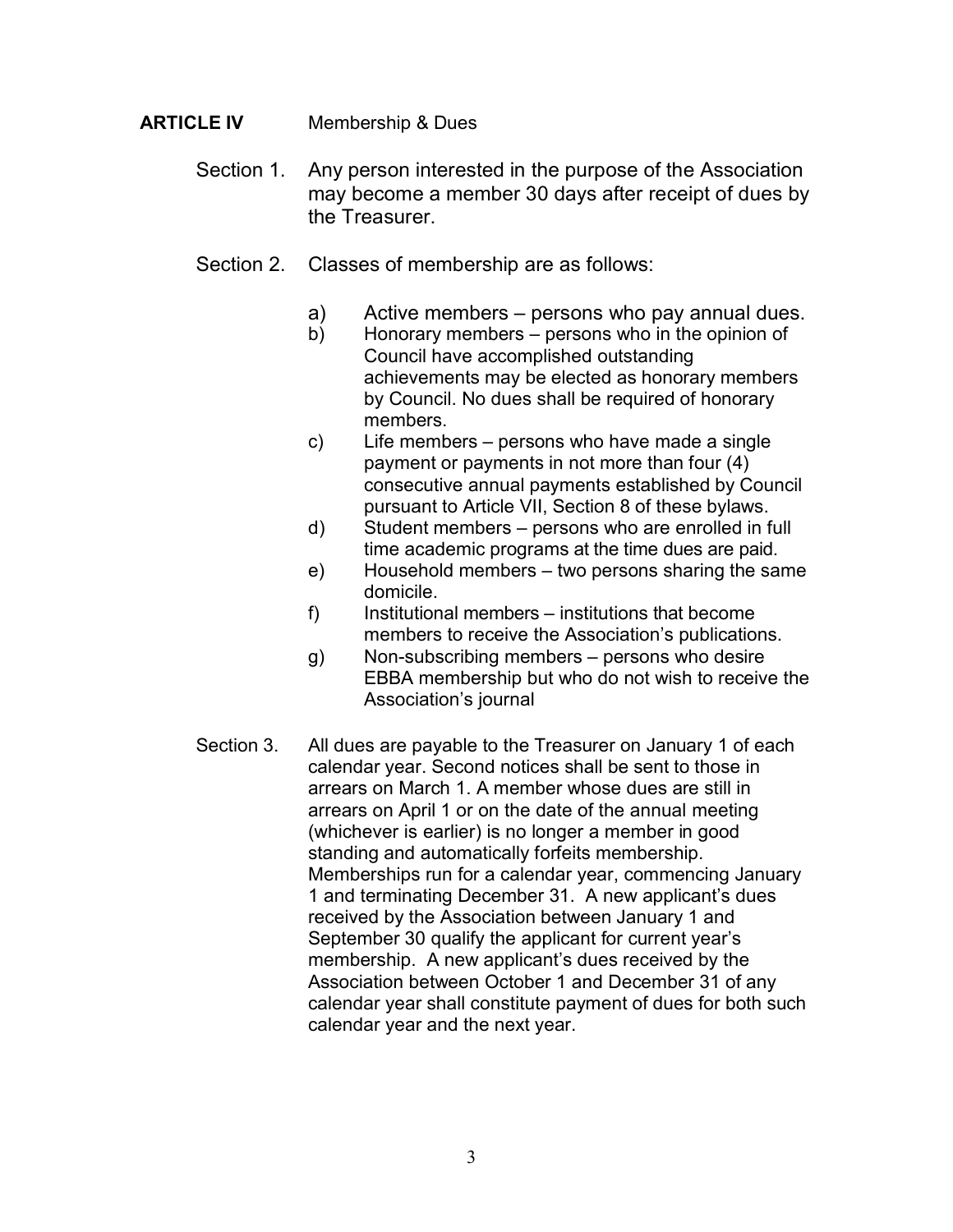- Section 4. All active, honorary, life, student, and non-subscribing members over the age of 18 shall each have the right to vote, hold office and share in the other duties and privileges of the Association. All household members over the age of 18 are each entitled to these same rights and privileges except that they receive only one copy of the publications. All members under the age of 18 are entitled to the same rights and privileges except that they may not hold elected or appointed office. Institutional members have no rights to vote, hold office, or share other duties or privileges of the Association, other than to receive the Association's publications.
- Section 5. Any member whose conduct is deemed a sufficient breach of proper bander conduct, or whose behavior is contrary to the best interests of the Association shall be dismissed from the membership without refund of any dues. Dismissal shall be determined by Council based on a majority vote of council members present in person and by proxy and voting or polled and voting at the annual meeting or special meeting as provided in Article VII, Section 11 of these bylaws after Council or its appointed agent has investigated the case in question and reported its findings to Council. Council's investigation shall include presentation of the charges in writing to the accused with opportunity for rebuttal in person at such meeting or in writing.

#### **ARTICLE V** Meetings of the Association

There shall be an annual meeting of the members of the Association, which shall be held at such time and place as Council shall determine. Special meetings may be called by Council, or when a request is made to the President in writing by fifteen (15) members of the Association. Written notice shall be served to all members of the time and place of any such special meeting of the Association at least 30 days before the meeting. Twenty-five (25) members assembled and voting shall constitute a quorum.

#### **ARTICLE VI** Nominations and Elections

Section 1. Nominations for the office of President, First Vice-President, Second Vice-President, Third Vice-President, Secretary, Treasurer and Councilor shall be presented by the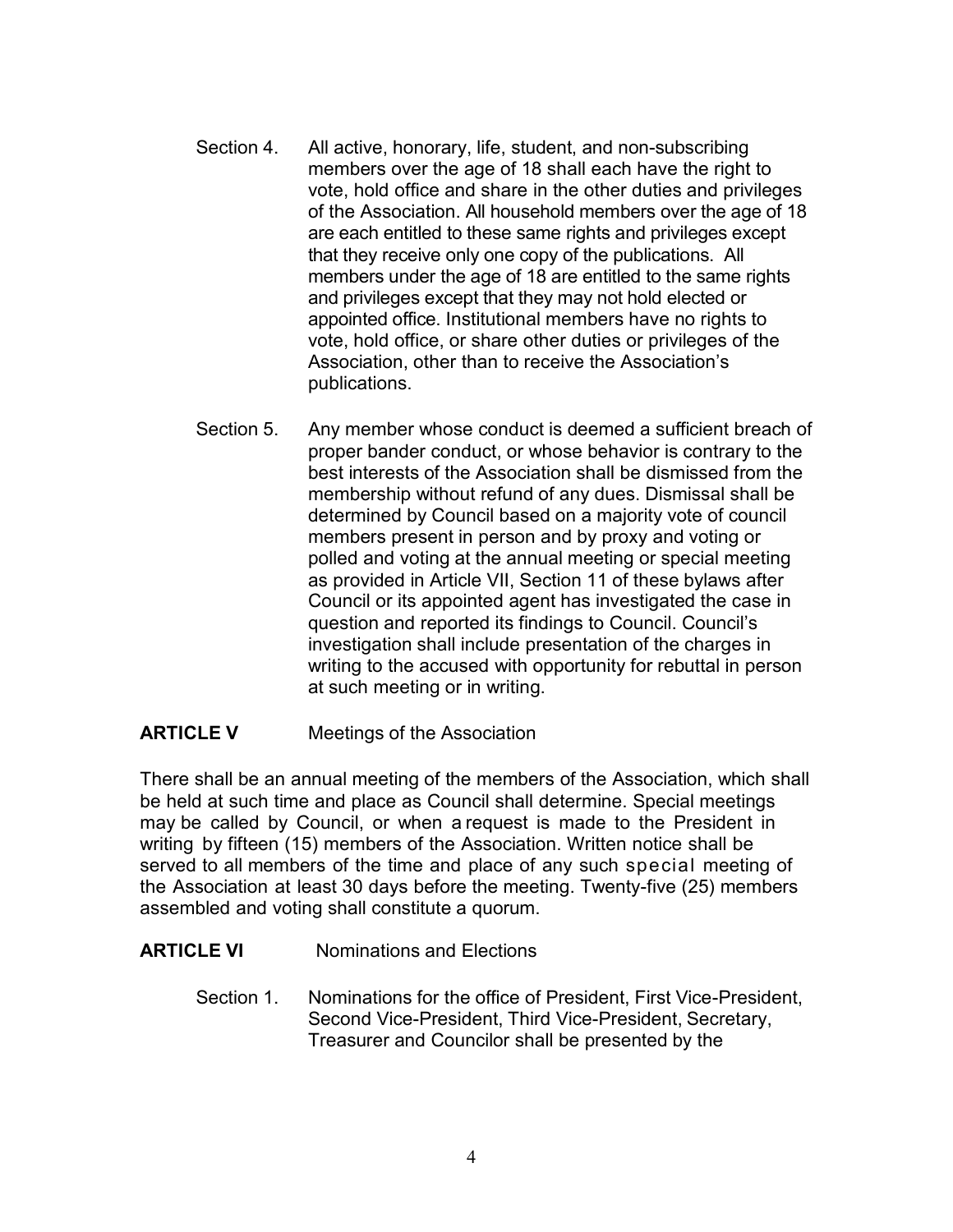Nominating Committee at the annual meeting. Each nominee shall have been contacted by and given consent to serve in the office to the Nominating Committee. Only members not delinquent in the payment of dues shall be nominated or elected to any office.

Additional nominations for officers and councilors may also be made from the floor at the annual meeting of the Association by the members provided that such nominees shall consent to serve and are members not delinquent in the payment of dues.

- Section 2. The officers and the class of councilors whose term is next to expire shall be elected annually from, and by, the members in good standing by a majority vote of the members voting at the annual meeting, or if no annual meeting is held then by a majority vote by appropriate electronic ballot if approved by council. Councilors shall be elected for terms spanning three annual meetings in three classes of four councilors each. Councilors elected so as to fill unexpired terms, serve the remainder of the term.
- Section 3. The Editor shall be elected by Council for an approximate one-year term commencing 24 hours after the adjournment of the first annual meeting of the association following his or her election, and terminating at the start of the next such term.

#### **ARTICLE VII** Council

- Section 1. There shall be a Council of the Association, who shall act as trustees of the Association, consisting of: 1) the officers of the Association; 2) the Past President(s) as provided in Article VIII, Section 2 of these bylaws; 3) twelve councilors; and 4) the Editor.
- Section 2. No officers except the Secretary and Treasurer shall hold the same office for more than two (2) consecutive terms. No person shall be elected to the position of Councilor for more than two consecutive terms, and no person who has held the position of Councilor for more than two years of a term to which some other person had been elected shall be elected to the position of Councilor for more than one immediately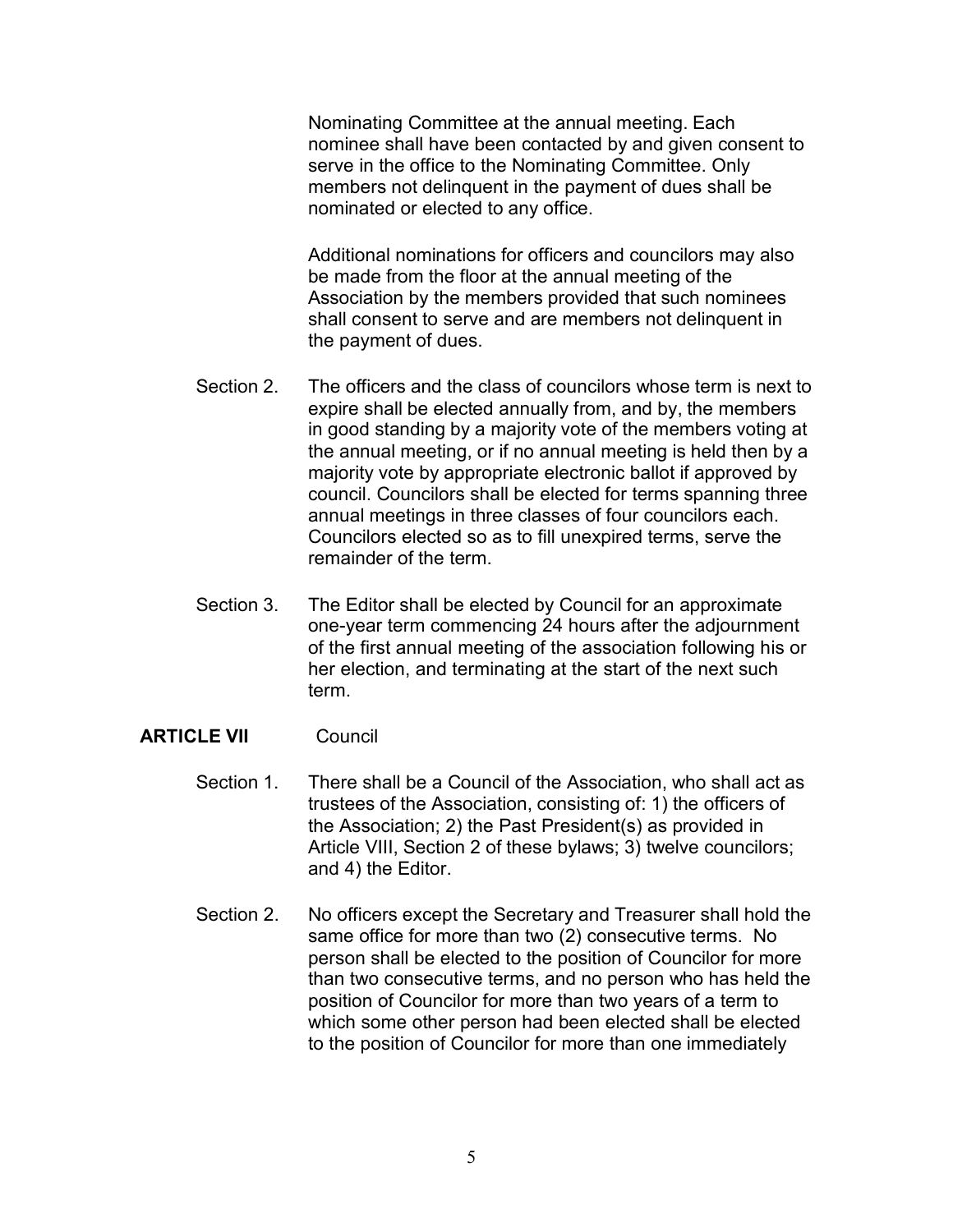succeeding term. After a lapse of at least one (1) year, a prior officer or councilor is again eligible for the same office. The terms of office of the officers and newly elected councilors shall commence 24 hours after the adjournment of the annual business meeting of the Association at which they were elected, and shall terminate at the start of the next such term.

- Section 3. An annual meeting of Council shall be held at the time of the annual meeting of the Association, at such time and place specifically designated by the President when the greatest number of members of Council can be present. Announcements of the time and place of that meeting shall be made to all members of Council by the Secretary at least 45 days prior to the meeting.
- Section 4. Special meetings of Council may be called by the President, or by the Secretary at the written request of four (4) members of Council, and shall require written or oral notification of all members of Council at least fourteen (14) days before the meeting.
- Section 5. Emergency meetings of Council may be called at the time of the annual meeting for the purpose of completing unfinished business from the Council meeting or for considering matters requiring attention from the annual meeting of the membership, or for other purposes, by the President without prior written notice provided reasonable effort is made to alert all the members of Council gathered at the annual meeting by oral notice, posting or other appropriate means.
- Section 6. At any meeting of Council, eight (8) members of Council present, exclusive of proxy count, shall constitute a quorum for the transaction of all business. Only the President is empowered to invite guests to council meetings when in his or her best judgment these persons (committee chairs, appointees, etc.) can aid in the transacting of the Association's business. These persons do not count toward fulfillment of a quorum for voting purposes nor do they have the right to vote.
- Section 7. In the absence of the President and all of the Vice-Presidents, Council shall be empowered to elect one of its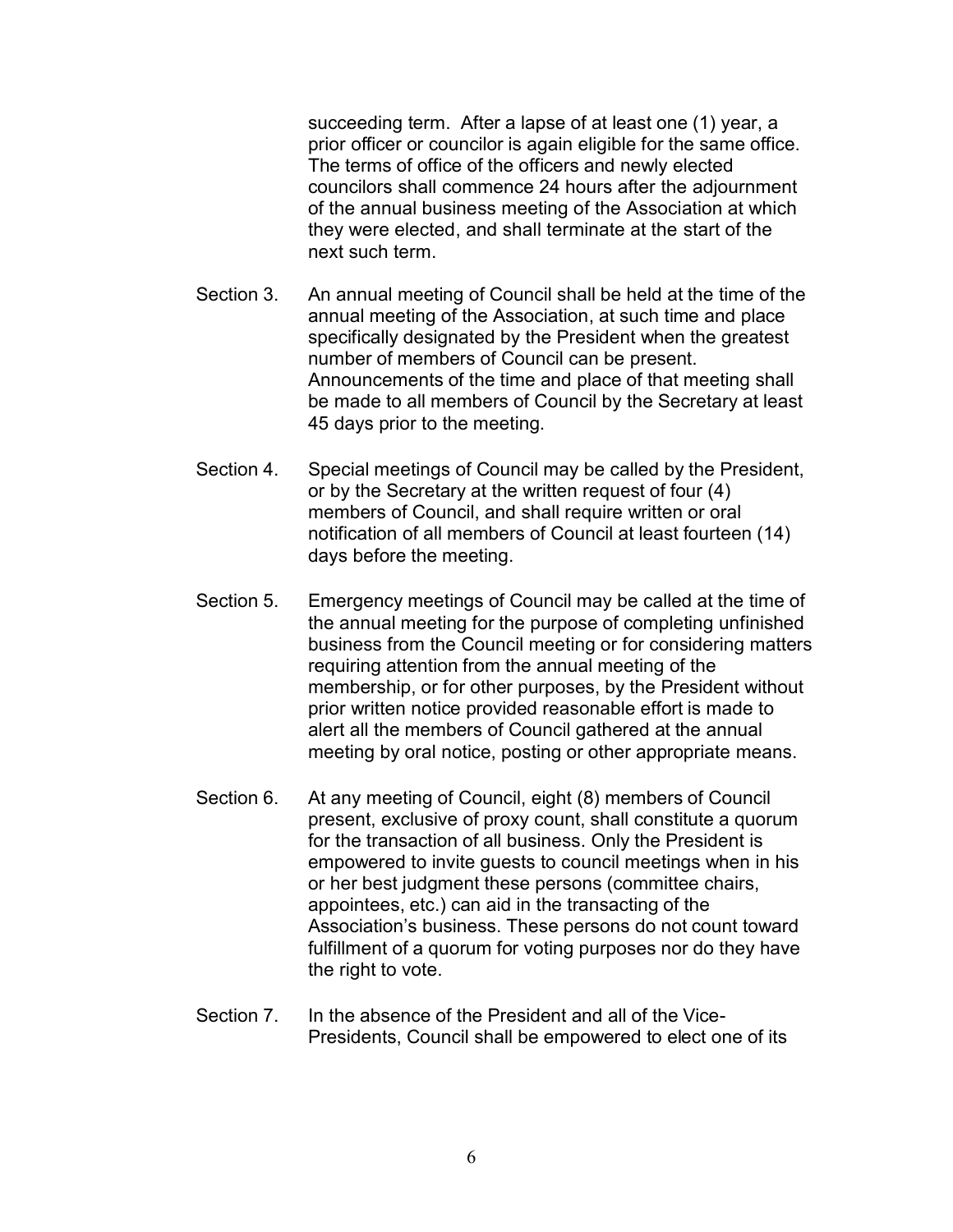number as Acting President for the purpose of conducting the council meeting and/or annual meeting.

- Section 8. Council shall establish dues for all classes of membership.
- Section 9. Council shall be empowered to fill vacancies in the offices of Secretary, Treasurer, Editor, Councilor or Third Vice-President that may occur by death, resignation or otherwise. Such appointees shall serve until 24 hours after the adjournment of the first annual meeting of the Association following their appointments. Resignations of any members of Council shall be submitted to the President in writing and are acknowledged in writing by the President. The resignation of a President must be made to the First Vice-President and is effective when accepted and acknowledged in writing by the First Vice-President.
- Section 10. Council shall be vested at all times with full authority to manage and control the affairs of the Association and to speak for the Association on all matters of policy. If any matter of policy shall be, in the first instance, brought up at a meeting of the membership of the Association, it shall be referred to Council for consideration and recommendation, and no action whatever shall be taken by the membership of the Association thereon until adequate opportunity shall have been given to Council to consider same and communicate their recommendations to the Association.
- Section 11. All business of Council shall be conducted by majority vote of the members of Council present and voting or by proxy and voting at the annual meeting or a special meeting except in those cases where these bylaws provide for some other plurality. When deemed appropriate by the President, members of Council may be polled by appropriate electronic ballot.
- Section 12. A member of Council who cannot attend a council meeting may give a proxy in writing, with the appropriate voting instructions, only to another member of Council. This proxy shall be exhibited to the Secretary at the beginning of the meeting and the fact recorded in the minutes. Each member of Council is entitled to one vote and one vote for each proxy recorded with the Secretary in such council member's name.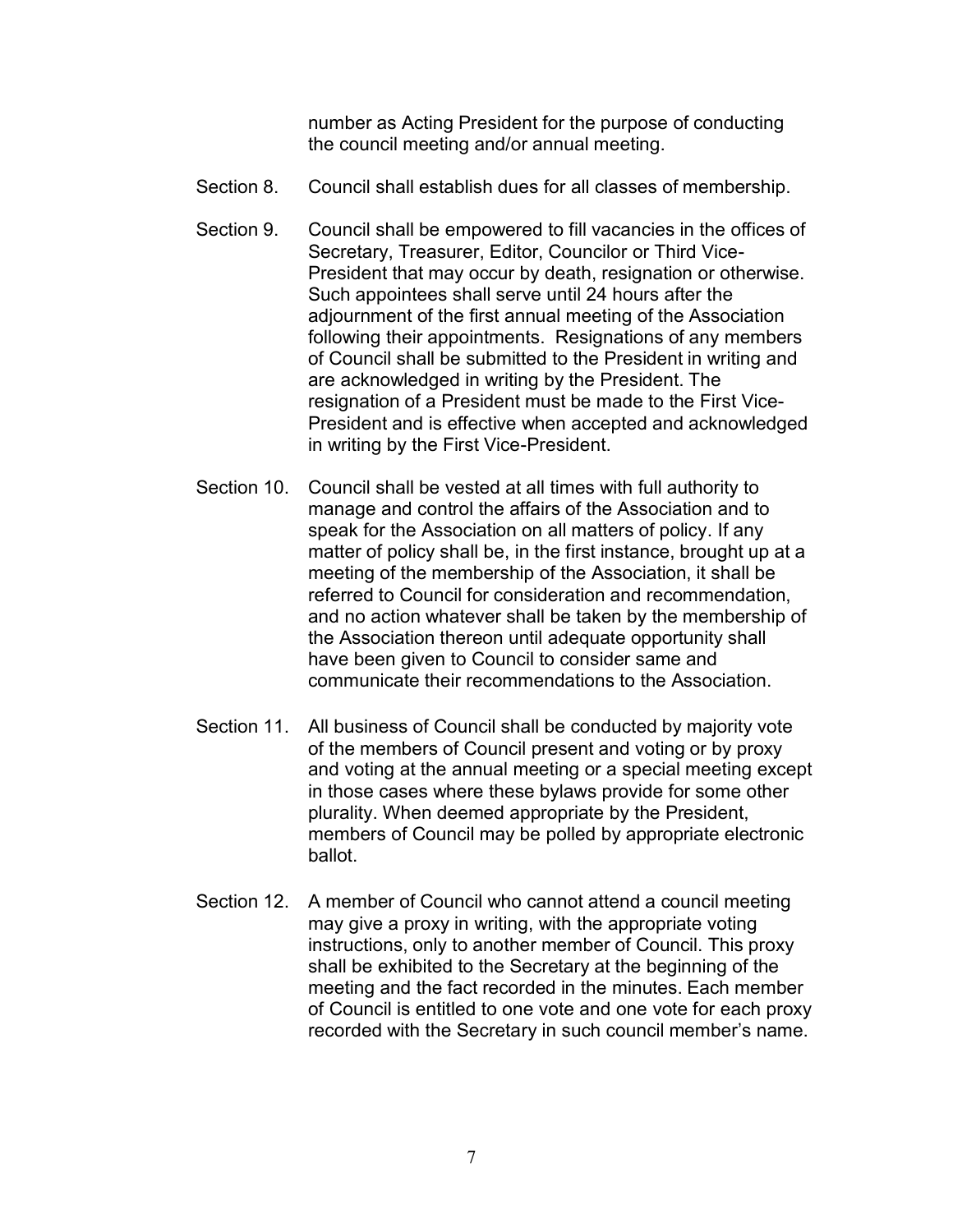## **ARTICLE VIII** Officers and Editor

- Section 1. The officers of the Association shall be a President, First Vice-President, Second Vice-President, Third Vice-President, Secretary, and Treasurer.
- Section 2. The President: The President, or Acting President, shall preside at all meetings of the Association and of Council; shall be ex-officio member of all committees of the Association, but shall not vote as a member of a committee except to cast a deciding vote in the event of a tie vote; shall call meetings of the Council whenever deemed necessary; and shall call special meetings of the Association when required by Article V of these bylaws. The out-going President shall continue to be a member of Council until 24 hours after the adjournment of the second annual meeting of the Association following termination of his or her term as President, as long as he or she remains a member of the Association.
- Section 3 The Vice-Presidents:

It shall be the duty of the First Vice- President to perform the duties of the President in case of death, resignation, absence or disability of the President. The First Vice-President shall serve as chair of the Program Committee and shall perform any other duties assigned by the President or Council.

It shall be the duty of the Second Vice-President to perform the duties of the First Vice-President in case of death, resignation, absence or disability of the First Vice-President. The Second Vice-President shall be chair of the Location Committee and shall perform any other duties assigned by the President or Council.

It shall be the duty of the Third Vice-President to perform the duties of the Second Vice-President in case of death, resignation, absence or disability of the Second Vice-President. The Third Vice-President shall be chair of the Finance Committee, and shall perform any other duties assigned by the President or Council.

Section 4. The Secretary: It shall be the duty of the Secretary to keep the minutes of all meetings of the Association; to take charge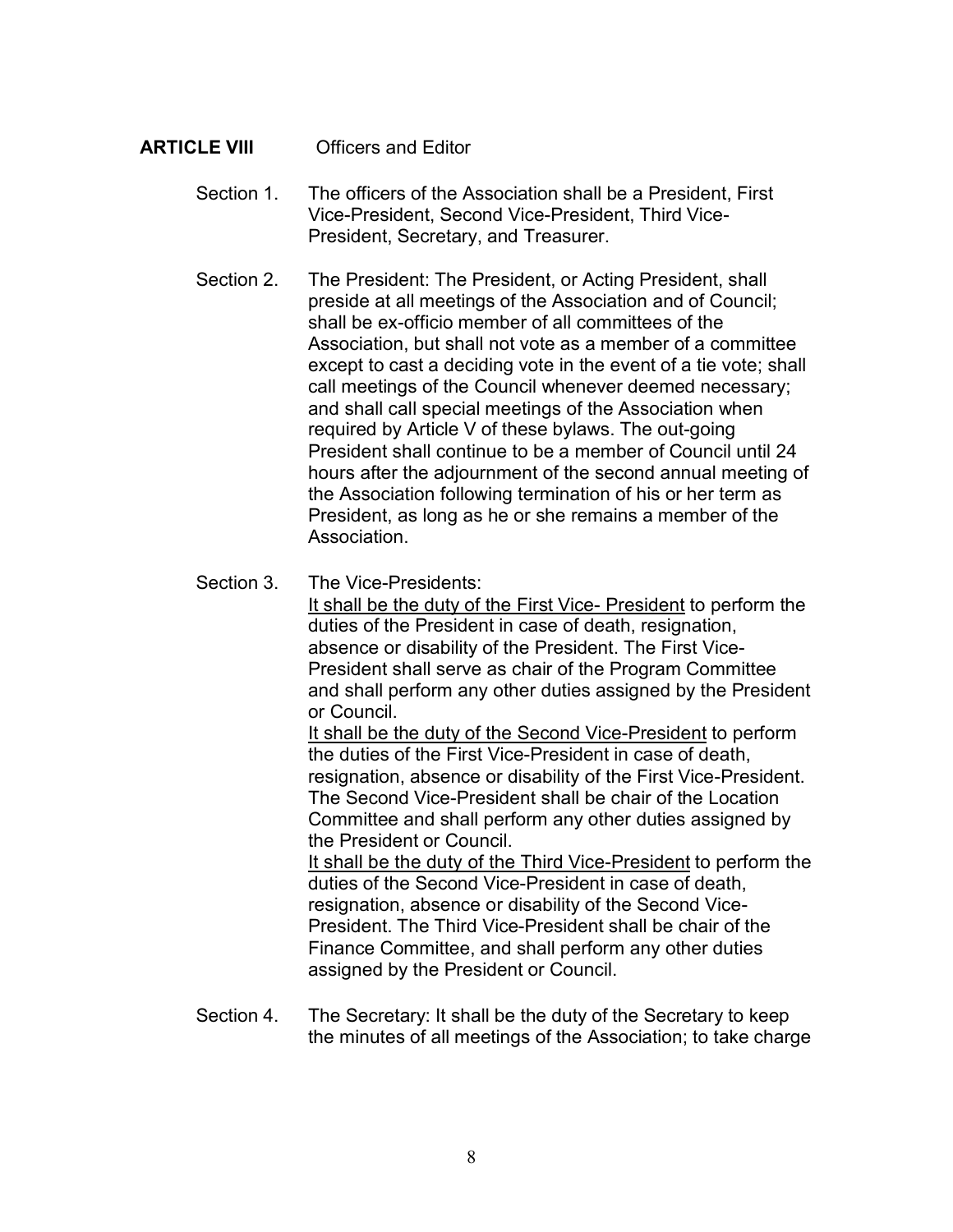of all books, documents, papers and other media belonging to the Association properly coming under the care of the office; and to perform such other duties as may be prescribed by Council. In the absence of the Secretary from any meeting of the Association, the President shall appoint one of the council members to serve as Secretary protempore. The Secretary shall, at the expiration of his or her term of office, removal or resignation, tender all books, papers and all other property of the Association, to his or her duly elected successor in office, or to such a person or persons as are designated by Council.

- Section 5. The Treasurer: It shall be the duty of the Treasurer to receive all funds of every nature collected by the Association or by any officers or committee thereof, and to deposit same to the credit of the Association in any bank or trust company approved by Council; to keep correct accounts thereof, as well as any other monies belonging to the Association. The Treasurer shall issue checks authorized by President or Acting President; shall present to Council at stated meetings, and to the Association at its Annual Meeting, or at any time upon request of the President, a statement of receipts, expenditure and condition of the finances of the Association; and shall, at the expiration of his or her term of office, removal or resignation tender all funds, books, papers and all other property of the Association, to his or her duly elected successor in office, or to such other person or persons as designated by Council. The Treasurer shall serve as a member of the Finance Committee.
- Section 6. The Editor: The Editor shall be responsible for the form and content of the Association's publications, including the journal, *North American Bird Bander*, or any successor journal approved by Council. The Editor may appoint such assistants as he or she may find necessary and expedient, such assistants to be responsible to the Editor in the performance of their duties.

#### **ARTICLE IX** Committees

The President or Acting President shall appoint and announce to Council the chairs of all standing committees, as well as of all ad hoc committees authorized by Council or at any meeting of the Association, within 90 days after the most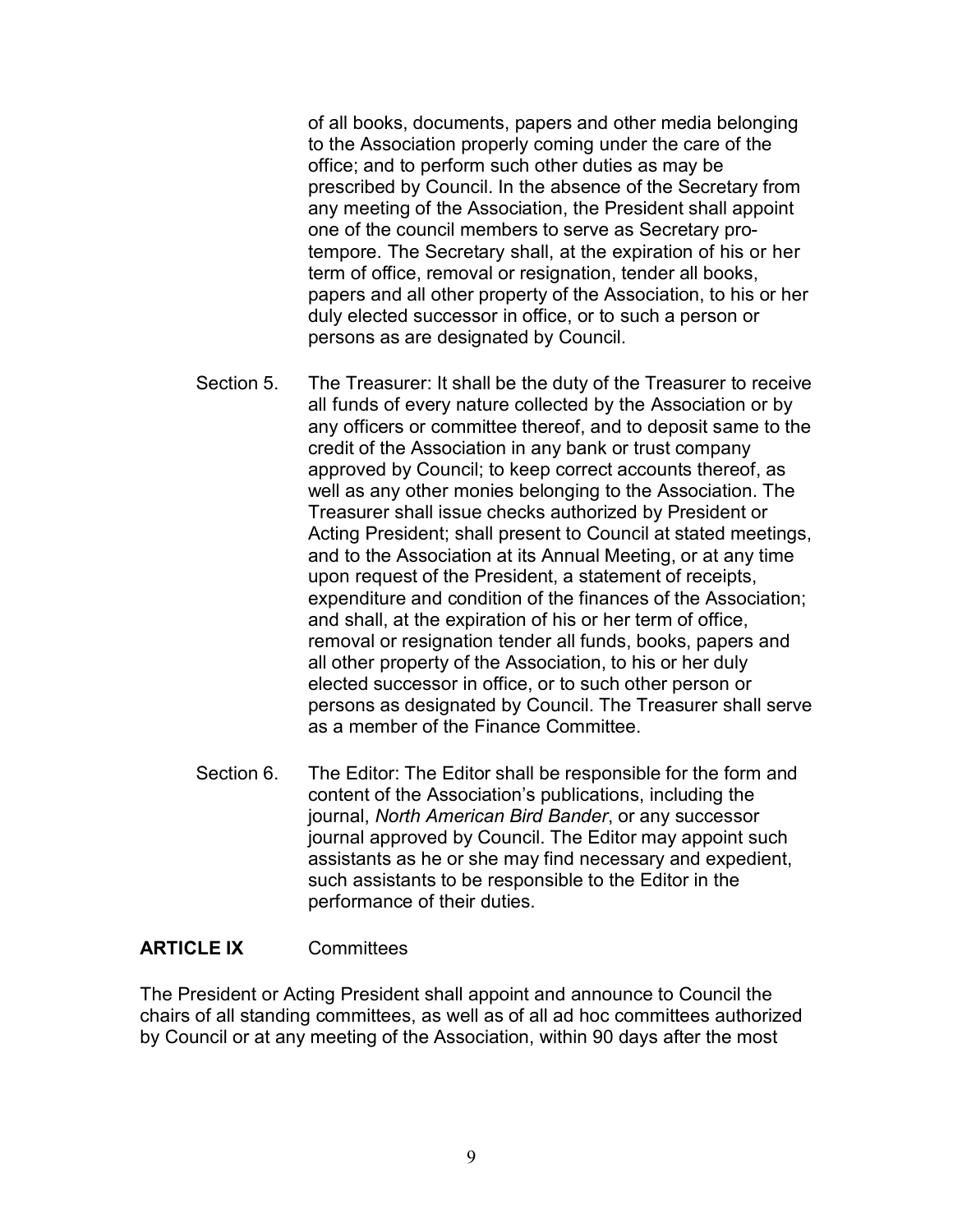recent annual meeting, and approve the committee membership. Each committee shall meet at any time upon the call of the President, Council, or the chair of the committee. A majority of the members of the committee, excluding the President or Acting President as ex-officio member, shall constitute a quorum thereof. At the discretion of the committee chair, committee business may be transacted by mail, telephone, or other suitable means convenient to the committee. All committee appointments end with the termination of the term of office of the President who made such appointments.

- Section 1. LOCATION: A Location Committee consisting of three (3) members with the Second Vice-President as chair, shall be responsible for recommending to Council a date and a suitable location for future annual meetings. It shall also be responsible for making arrangements for future annual meetings when authorized by Council.
- Section 2. FINANCE: A Finance Committee consisting of three (3) members including the treasurer, with the Third Vice-President as chair, shall be responsible for recommending to Council the investment of Association funds, and an annual budget for review.
- Section 3. PROGRAM: A Program Committee consisting of three (3) members with the First Vice-President as chair, shall be responsible for arranging the program of the forth-coming annual meeting.
- Section 4. PUBLICATION: A Publication Committee consisting of four (4) members including the Editor, shall cooperate in the preparation and publication of such publications as may be authorized by Council.
- Section 5. NOMINATING: A Nominating Committee consisting of three (3) members shall present a list of persons who have accepted nominations as officers and councilors to all council members at least fourteen (14) days prior to the election at the annual meeting. Upon approval of the list of candidates by Council, the committee shall present these candidates to the members of the Association per Article VI. Due to any failure to provide a satisfactory slate of nominees, Council shall act to recommend the slate or any part thereof.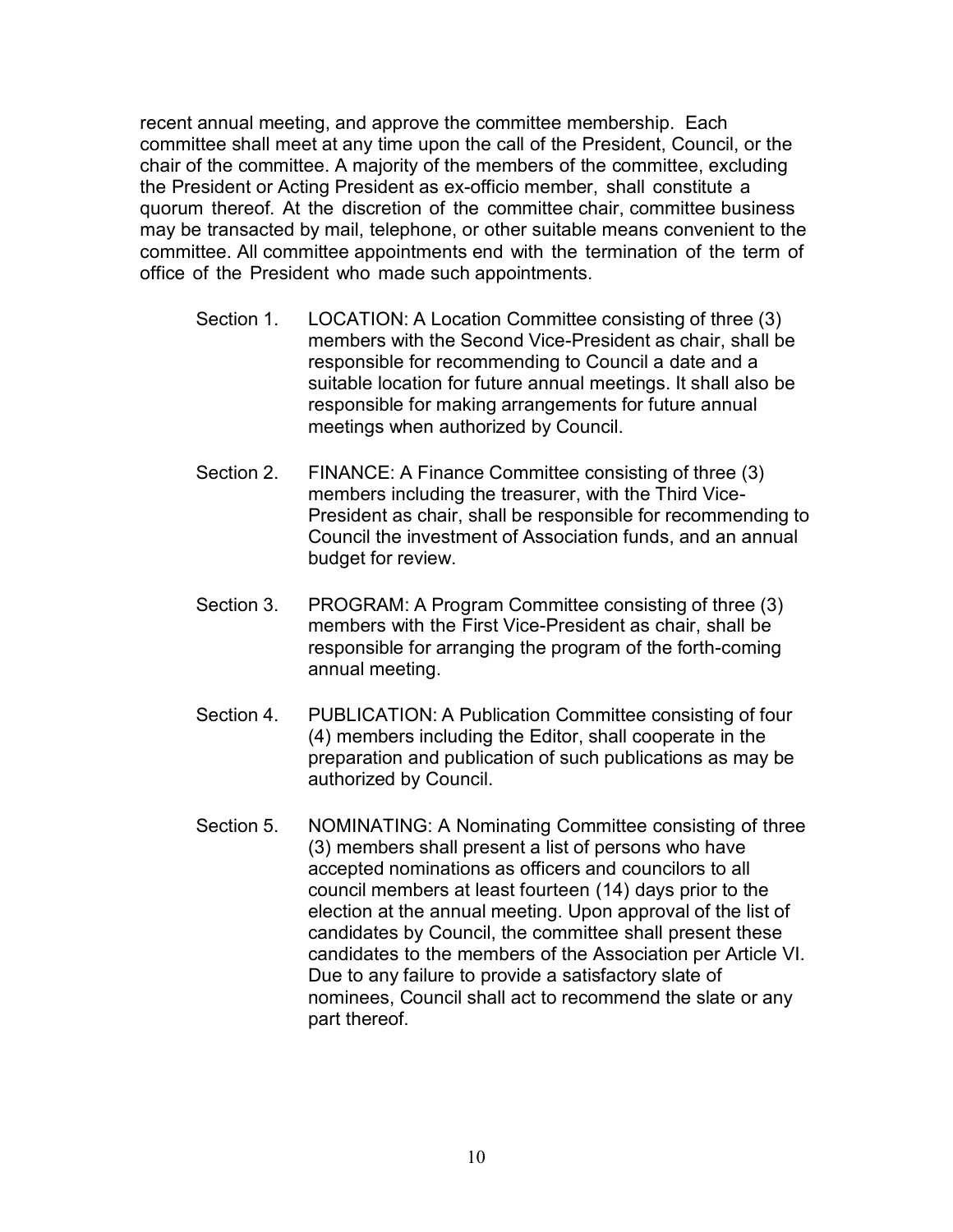- Section 6. AUDITING: An Auditing Committee consisting of three (3) members shall be appointed each year. This committee shall examine the Treasurer's accounts, and make a report thereon to Council and the members at the annual meeting of the Association.
- Section 7. MEMORIAL GRANT: A Memorial Grant Committee consisting of (3) members shall have the duties of 1) publicizing the Memorial Grant; 2) recommending the award winner or winners to Council, 3) announcing the award at the annual meeting, and 4) notifying such winner or winners. The recipient is required to provide to the committee a report of his or her findings, or a copy of any publication resulting from the completed study.
- Section 8. NET: A Net Committee consisting of one to three (1-3) members shall have the duty of purchasing and selling nets to qualified persons or institutions, at such prices that will insure no loss to the Association. The committee shall report annually to Council on its activities and financial status.
- Section 9. MEMBERSHIP: A Membership Committee consisting of three (3) members shall have the responsibility of adding new members of the Association. The chair shall be responsible for processing membership applications and renewals for the purpose of maintaining the Association's official membership/address list. This list shall be made available 1) as a directory to the membership only; 2) to the Editor for publication mailings; 3) to the Treasurer for the mailing of dues notices. The committee shall report to Council and to the membership at the annual meeting on the status of the Association's membership and of all new applicants for membership received since the previous annual meeting.
- Section 10. SPECIAL COMMITTEES: The President shall appoint chairs to such other committees, such as Conservation, Education or any other as required, and assign to each of them such duties as the President may deem advisable, or as shall be directed by Council.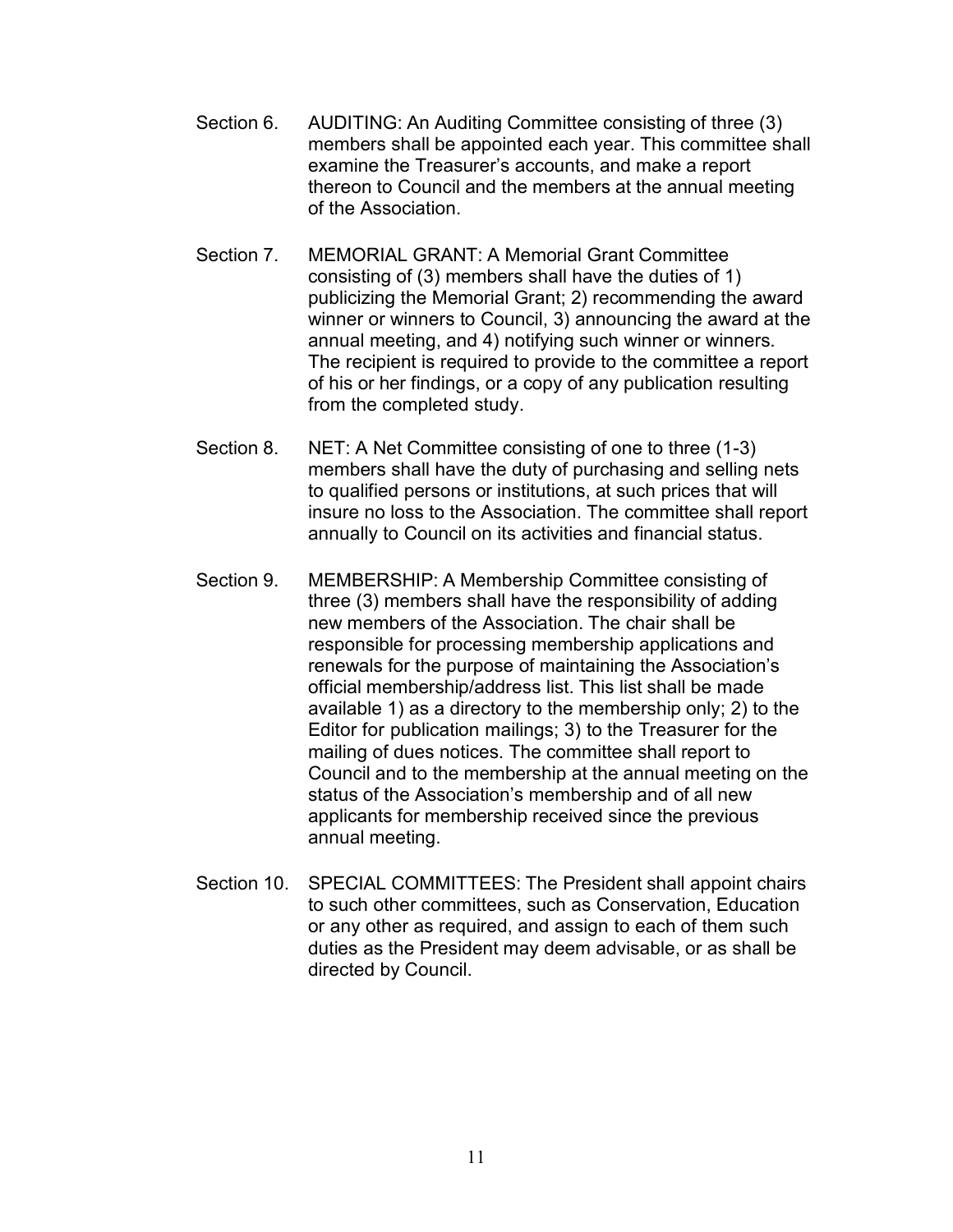## **ARTICLE X** Memorial Fund

- Section 1. There is hereby established a separate fund known as the MEMORIAL FUND, in memory of all deceased EBBA members, which shall consist of 1) all life membership dues; 2) all donations, unless otherwise restricted; 3) all such other monies as Council shall add thereto. The monies of the fund shall be invested and no part of the principal of which shall be used or transferred except by a two-thirds (2/3) vote of the entire Council. The income from this fund shall be used for grants-in-aid and for such other purposes as Council may direct so long as no grant shall be made to a member of the Association unless the use of such grant is restricted to the purposes of the Association (See Article II of these bylaws).
- Section 2. PURPOSE: To stimulate research in the field of ornithology through the use of bird banding or other avian marking techniques.
- Section 3. AWARD: The Memorial Grant Committee shall award grants, such amount as Council may authorize; but no grant need be made in a given year, if, in the judgment of the committee, no applications of adequate merit are received.
- Section 4. ELIGIBILITY: The proposed study shall use data derived from bird banding or other avian marking techniques.
- Section 5. ANNOUNCEMENT: The committee will determine the best method of announcing the availability of the grants and the date on which applications must be received by the chair of the committee.
- Section 6. APPLICATIONS: To be forwarded upon request from the chair of the Memorial Grant Committee.
- **ARTICLE XI** Order of Business
	- Section 1. ANNUAL MEETING: The order of business at the annual meeting of the Association shall be:
		- a) Reading of Minutes
		- b) Officer's Reports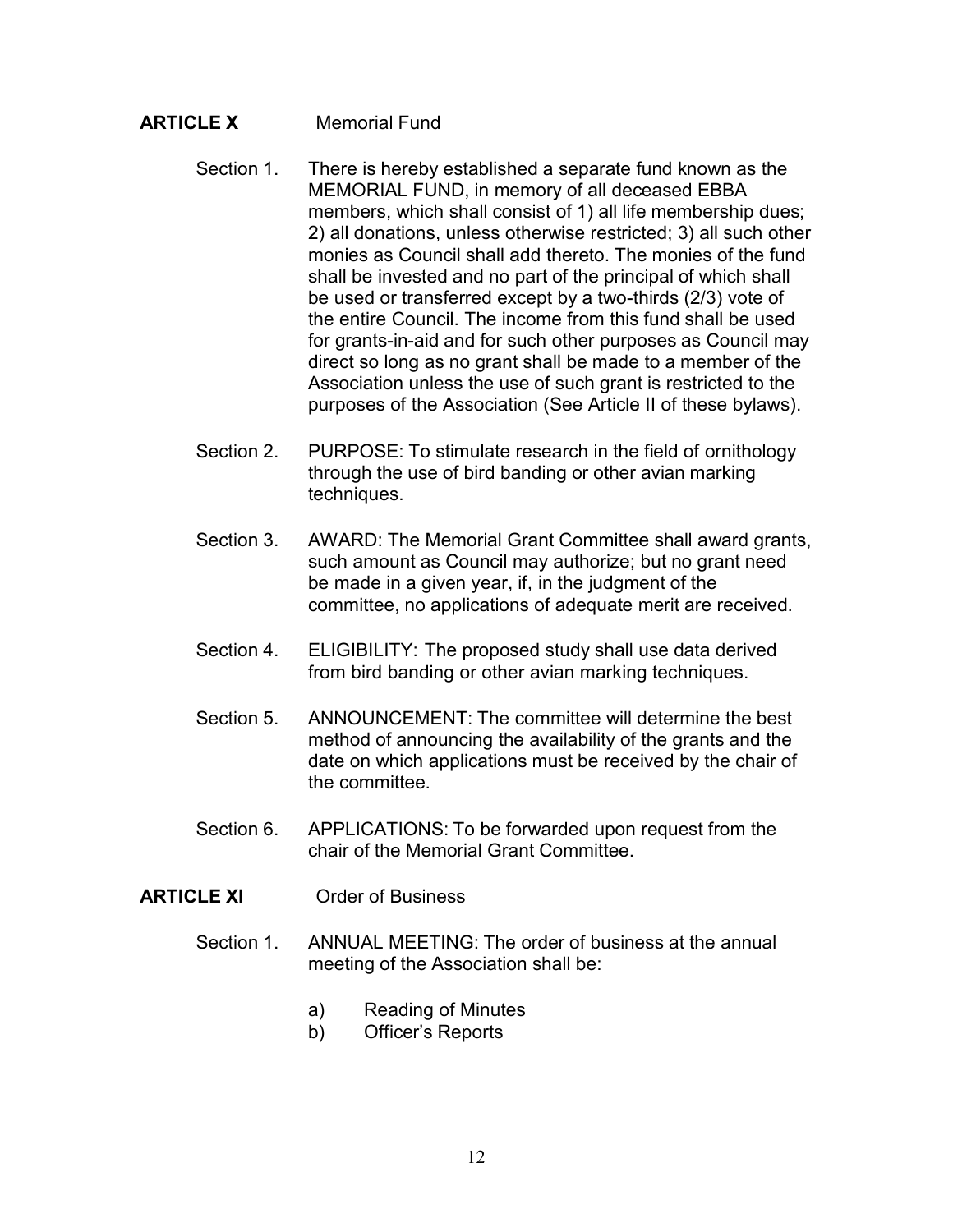- c) Standing Committee Reports
- d) Special Committee Reports
- e) Communications
- f) Old Business
- g) New Business
- h) Nominations and Election of Officers and Councilors
- i) Adjournment

At the direction of the President and with the agreement of the respective committee chairs, the President may call upon the Secretary to present to the membership a synopsis of the committee reports received by Council at its meeting.

Also at the direction of the President or Council, the Program Committee may present to the membership gathered at the annual meeting scientific paper sessions, workshops, tours, field trips and/or any other functions in keeping with the Association's purpose.

Section 2. COUNCIL MEETING: Forty-five (45) days before the annual council meeting provided for in Article VII, Section 3 of these bylaws, the Secretary shall give notice of the meeting to all council members. This notice shall contain both a request for items to be included in the meeting's agenda, and a call for reports to be distributed to each member of council no less than fourteen (14) days before the meeting. The order of business at the annual council meeting shall be defined by an agenda issued by the President and distributed to each member of council no less than fourteen (14) days before the council meeting. The agenda shall include a review of officer's reports, committee reports, and all other matters needing appropriate council action for the orderly running of the Association's business.

> The agenda for any special meeting of Council as provided for in Article VII, Section 4 of these bylaws shall be included in the notice of meeting, and shall be restricted to only those matters for which the meeting was called.

> The agenda for any emergency meeting of Council provided for in Article VII, Section 5 of these bylaws shall be delivered to Council members by whatever means deemed most expeditious and appropriate by the President in the calling of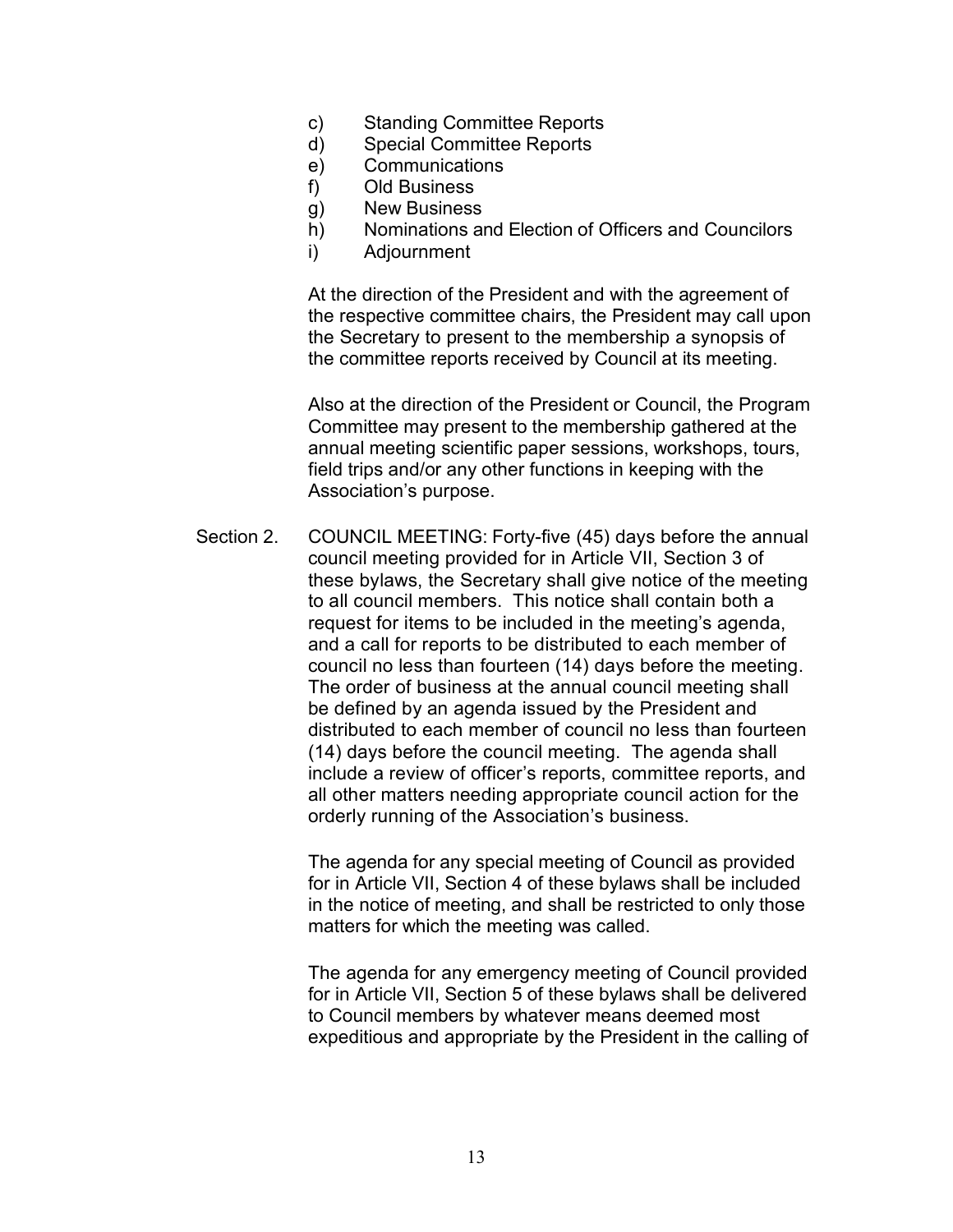the meeting, and shall be restricted to only those matters for which the meeting was purposefully called.

## **ARTICLE XII** Construction

- Section 1. Unless contrary to the provisions of the Certificate of Incorporation or these bylaws, this Association shall operate as a continuation of the unincorporated Association theretofore in existence and known as the Eastern Bird Banding Association.
- Section 2. Any question of the construction of these bylaws shall be within sole jurisdiction of Council, and their construction thereof and shall be final and binding.

## **ARTICLE XIII** Amendments

- Section 1. No proposition to amend these bylaws shall be acted upon unless written notice thereof has been given to the Secretary and President at least forty-five (45) days prior to the annual meeting. A copy of such proposition shall be included in the notice of the next meeting of Council, and a copy sent to every member of Council at least fourteen (14) days before the date of the next Council meeting at which the amendment is to be voted upon.
- Section 2. Every proposed amendment to these bylaws in whole or in part, after being submitted to Council, and if approved by a total of three-fourths (3/4) of the Council members present and voting, by proxy and voting and by poll and voting, shall then be submitted to a vote of the members at the next annual meeting of the Association or special meeting of the Association, or by appropriate electronic ballot as determined by Council.
- Section 3. The language of the proposed amendment shall be clear and precise, and such amendment shall be adopted only if three-fourths (3/4) of the members present and voting at the annual meeting of the Association approve said amendment.
- Section 5. Approved amendments shall immediately be made part of the main body of the bylaws (by revision) and each revised version of the bylaws shall carry the notation "Revised as of